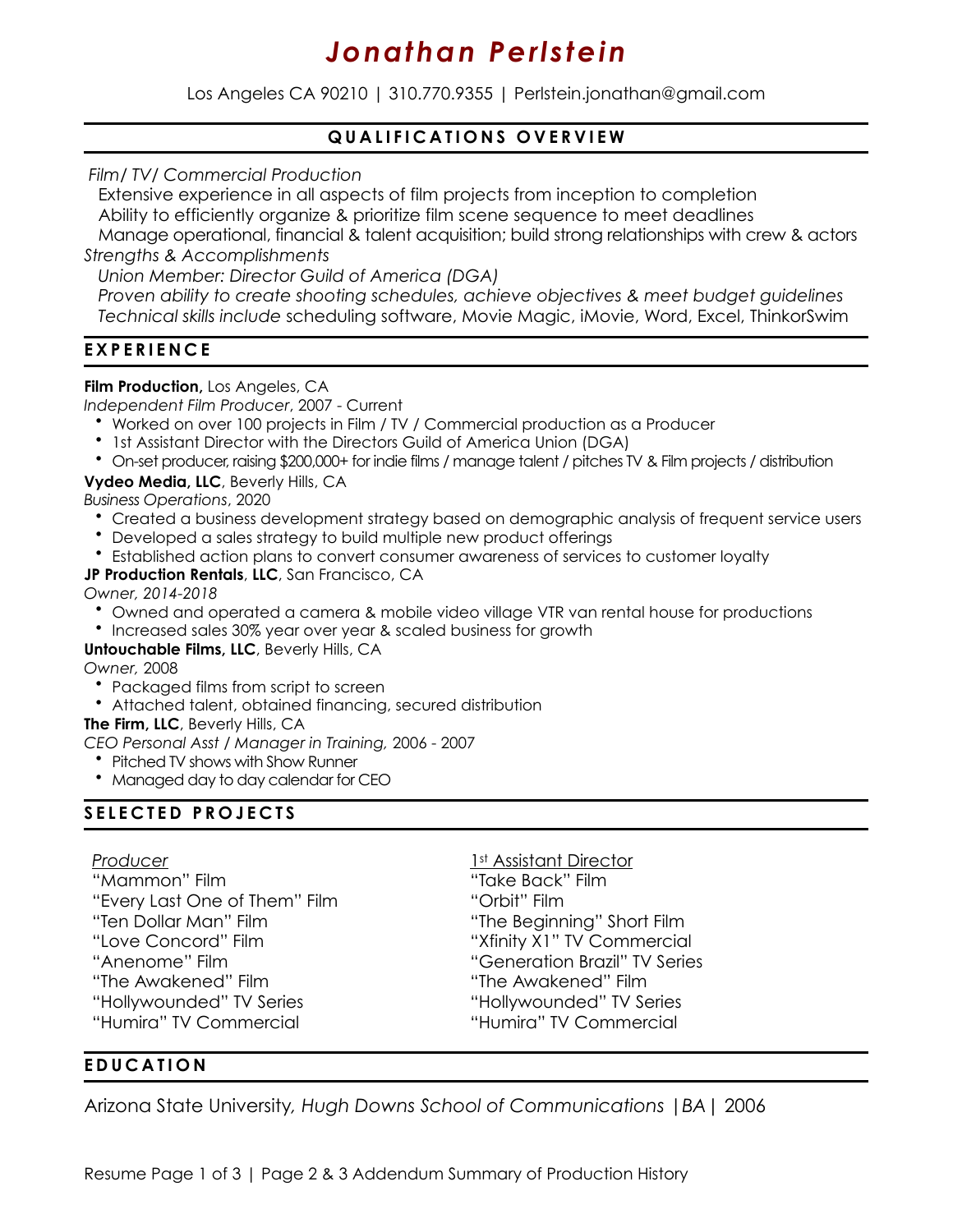# *Jonathan Perlstein*

Los Angeles CA 90210 | 310.770.9355 | Perlstein.jonathan@gmail.com

## **RESUME ADDENDUM | SUMMARY OF PRODUCTION HISTORY**

#### FILM

Monstrous Film, LLC: *2st Assistant Director* – "Monstrous" (2021) Los Angeles CA Ton of Hats, LLC: *Co-Producer / 1st Assistant Director* – "Mammon" (2021) Los Angeles CA Ton of Hats, LLC: *Co-Producer / 1st AD* – "Every Last One of Them" (2020) Palm Springs CA Ton of Hats, LLC: *1st Assistant Director* – "Take Back" (2020) Palm Springs CA TDM, LLC: *Producer* – "Ten Dollar Man" (2020) San Francisco CA Love, Concord Productions, LLC: *Co-Producer* – "Love, Concord" (2013) Concord CA Geetha Reedy Production Co: *1st Assistant Director* – "Obit" (2013) San Francisco CA Woody Allen Summer Project: *Production Asst* – "Blue Jasmin" (2012) San Francisco CA High Voltage Productions: *Associate Producer* – "The Awakened" (2012) San Francisco CA The Beginning Project, LLC: *1st Assistant Director* – "The Beginning" (2012) San Francisco CA The Stephen Elliot Project, LLC: *2nd 2nd Assistant Director* – "About Cherry" (2011) San Franciso CA For Whom Productions: *Production Secretary* – "Hemingway & Gellhorn" (2011) San Francisco CA Untouchable Films, LLC: *Co-Owner/Chief Operations Officer* (2009-2011) Beverly Hills CA

#### **TELEVISION**

Hollywounded Productions, LLC: *Executive Producer.* – "Hollywounded" (2020) Hollywood CA NBC/Universal: *Production Asst.* – "Exposed" (2014) San Francisco CA Globo Prod Brazil: *1st Assistant Director* – "Generation Brazil" (2014) San Francisco CA Crash Pad Films: *2nd Assistant Director* – "Bravo" (2012) San Francisco CA Electus: *Key Set PA* – "Pork You" (2012) Oakland CA Fixer Films: *Key Set PA* – "Superhumans" (2012) San Francisco CA Bandito Brothers: *2st AD/Key Set PA* – "Dempsey Racing" (2012) Monterey CA Cris Abrego Productions. LLC: *Assistant Director –* "Scouted/E!" (2011) San Francisco CA Mark Burnett Productions: *Key Set PA* – "Fortune Hunters - TNT Pilot" (2011) San Francisco CA GoGo Luckey Productions: 2nd*2nd AD/Key P.A* – "Hot Girls In Scary Places" (2009) Santa Monica CA ABC: *Production Assistant* – "Holidate" (2009) ABC/Disney, Glendale CA ABC: *Production Assistant* – "The View" (2009) Disney Studios, Burbank CA Milaca Productions: 2nd *2nd Assistant Director/Key PA* (2009) Burbank CA GoGo Luckey Productions: *PA/Talent* – "Lost Tapes -Animal Planet" (2008) Santa Monica CA JP Productions: *Executive Producer / Creator* – "Mash Ups" (2008) Beverly Hills CA

#### COMMERCIAL

Sanctuary: *VTR Video Transmission Recorder* - "Wrigleys" (2016) San Francisco CA LevelE: *1st Assistant Director* - "Xfinity X1" (2016) Pleasanton CA Graphite Films: *1st Assistant Director* - "NewDay USA" (2015) San Francisco CA Teak: *1st Assistant Director* - "Shopkick" (2015) San Francisco CA Teak: *1st Assistant Director* - "Oriental Trading Co - Halloween/Christmas" (2015) San Francisco CA Addigital: *1st Assistant Director* - "Toyota" (2015) San Francisco CA Teak: *1st Assistant Director* - "Oriental Trading Co. - Easter" (2015) San Francisco CA Summer Sessions: *2nd Assistant Director -* "Budwiser" (2015) Los Angeles CA Capture This, LLC: *2nd Assistant Director* - "Express" (2014) San Francisco CA NDA Productions: *2nd Assistant Director* - "Google/Kia" (2014) Mountain View CA

*Resume Page 2 of 3 | Addendum Summary of Production History*